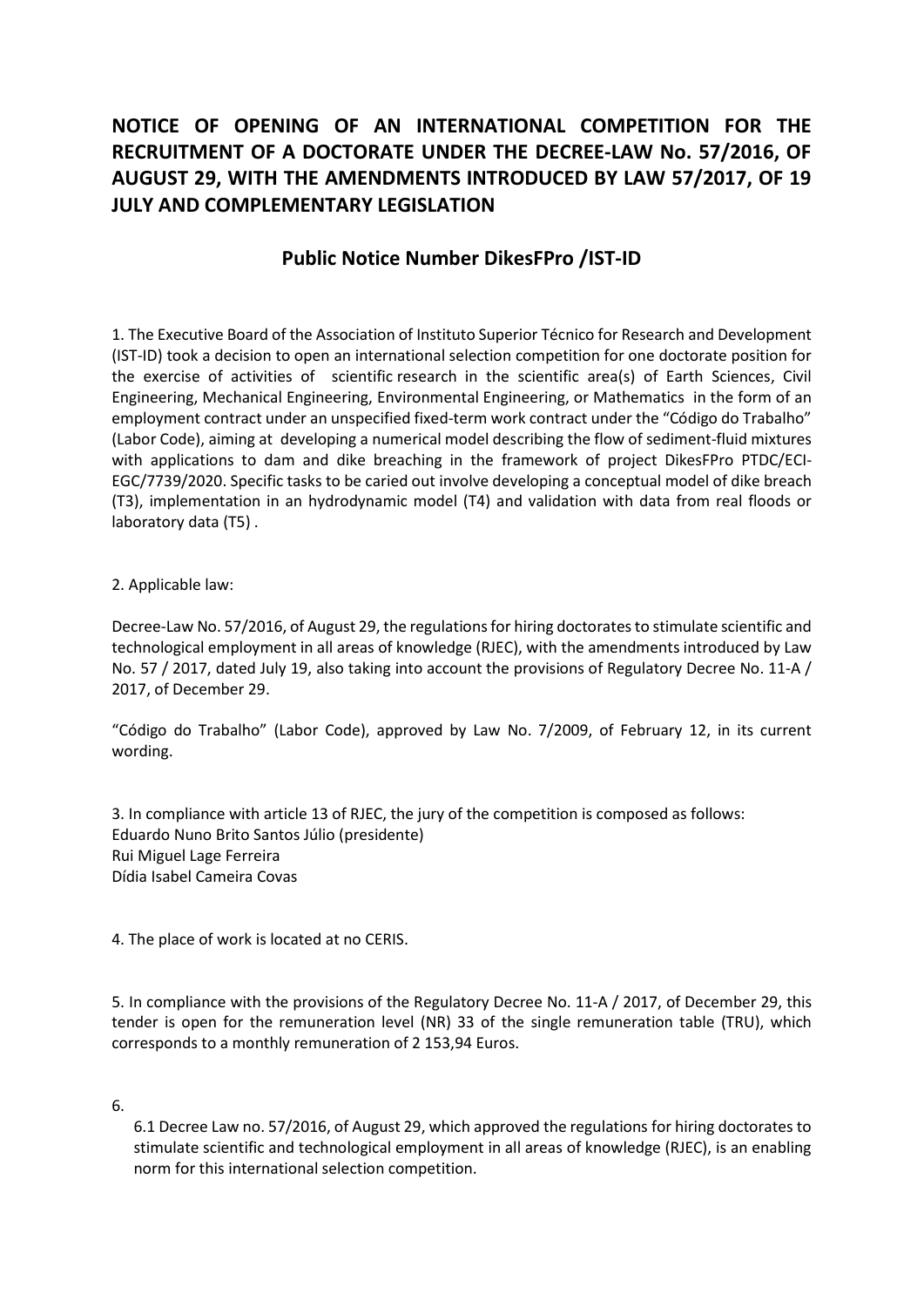6.2 The opening of this competition is intended for the selection of a doctorate's place for the exercise of scientific research activity under an unspecified fixed-term work contract under the "Código do Trabalho" (Labor Code) approved by Law No. 7/2009, of February 12, in its current wording, being the basis of contracting the execution of a service determined, precisely defined and non-durable, being the contracting necessarily financed regardless of its provenance.

6.3 The maximum duration of the unspecified fixed-term work contract is the duration of the especific task of the project supporting it, and which is, expectedly, 15 months.

6.4 Termination of the financing, termination of the project or completion of the tasks that are the subject of this competition shall determine the expiration of the contract that will operate with the communication referred to in article 345 (1) of the "Código do Trabalho"(Labor Code), meaning that the employer shall notify the termination of the contract to the employee, at least seven, 30 or 60 days in advance, according to whether the contract lasted up to six months, six months to two years, or per longer period."

7. The competition is open for national candidates, foreigners and stateless persons who hold the degree of "Doutor" or hold the recognition of that degree under the terms of the Decree-Law  $n<sup>o</sup>$ 66/2018, of August 16, in a branch of knowledge or specialty that covers the scientific areas of Earth Sciences, Civil Engineering, Mechanical Engineering, Environmental Engineering, or Mathematics or related scientific area, and are also holders of a scientific and professional curriculum that reveals an adequate profile to the activity to be developed.

8. Formalization of applications:

8.1 Applications are formalized by means of an application form, made available at http://istid.pt/concursos/emprego-cientifico-projetos/ electronic address, addressed to the President of Instituto Superior Técnico Association for Research and Development (IST-ID), stating the identification of this notice, full name, affiliation, number and date of identity card, Citizen Card, or number identification number, date and place of birth, marital status, profession, residence and contact address, including e-mail address and telephone contact.

Recognition of the Doctor's degree must be obtained by the date of the act of contracting. In the application form, the candidate must indicate his / her consent so that the communications

and notifications in the context of this hiring procedure can take place by electronic mail, to the electronic address indicated in that application form.

8.2 The application shall be accompanied by documents proving the conditions laid down in point 7 for admission to this invitation to tender, in particular:

a) Copy of certificate or diploma;

b) "Tese de doutoramento" or equivalent document(s) that determined the award of the academic degree of "Doutor";

c) Detailed curriculum vitae, structured in accordance with the items in points 12 and 14, indicating the works, and adding a copy of them, that the candidate considers most relevant to each of the items in points 12 and 14;

d) Scientific project, focusing on the mathematical modelling of flows of sediment-fluid mixtures;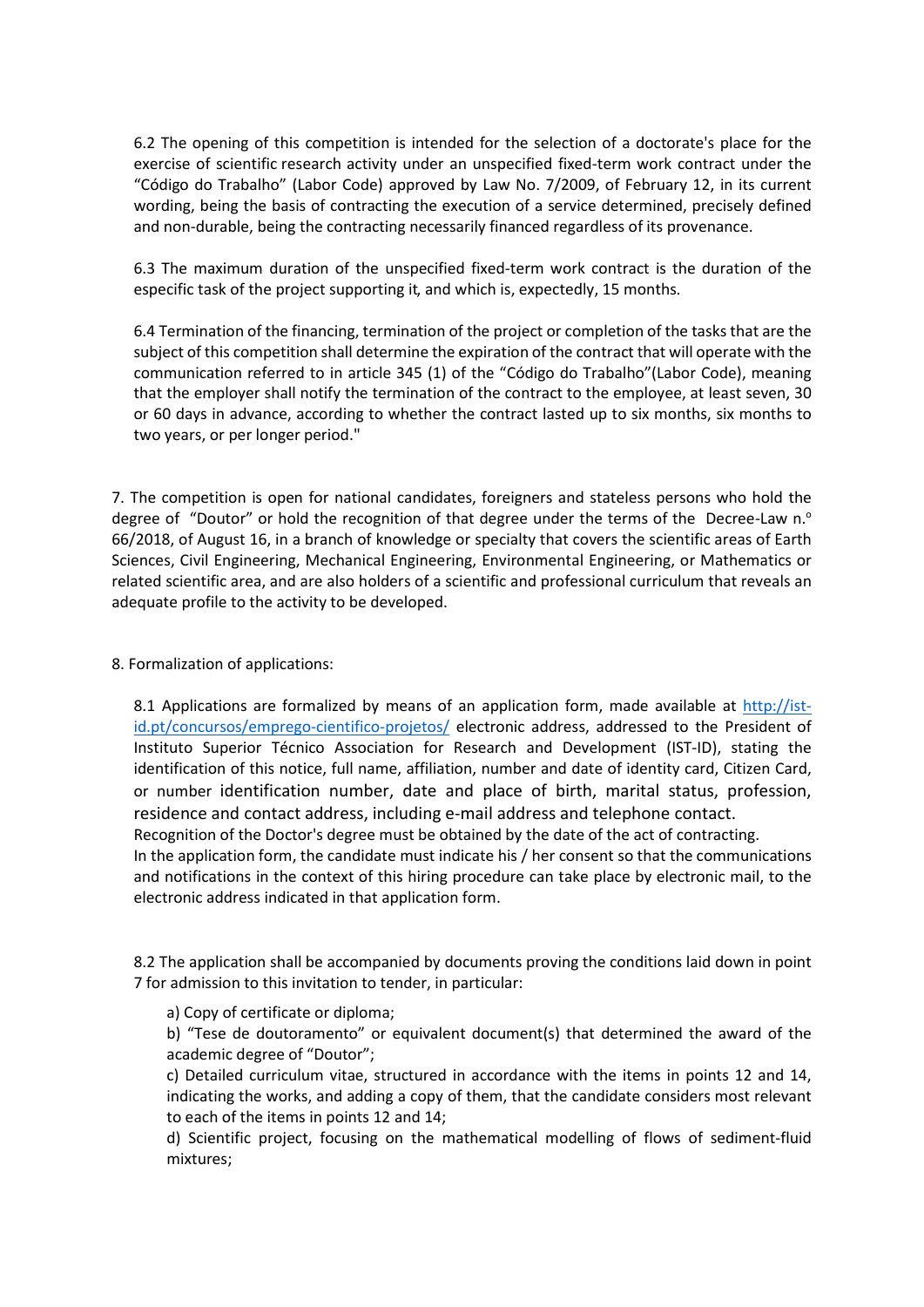e) Other documents that the candidate justifies to be relevant to the analysis of his/her application.

8.3 Applicants submit the documents referred to in 8.1 and 8.2 in PDF format at the electronic address above indicated, issued up to the last day of the tender opening period, which is fixed at 15 working days after publication of this Notice. An applicant may, by reason of the impossibility or technical difficulty of sending any of the documents referred to in 8.1 and 8.2 by e-mail, deliver them on physical support, respecting the above date, by registered mail with acknowledgment of receipt to the address postal service "Av. Rovisco Pais, 1. 1049-003 Lisboa" or by hand at IST-ID Human Resources Division. Not being accepted the justification of the candidate for the delivery of documents only in physical format, the President of the Jury will give a reasonable time to present them also in digital support.

8.4 The application and documents may be submitted in Portuguese or English, although the President of the Jury, and when a member of the Jury is a non-native Portuguese speaker, may request that, within a reasonable time, the candidate translates into English a document previously presented in Portuguese.

9. By decision of the President of IST-ID, candidates who do not comply with the provisions of point 8 are not admitted to the competition. Candidates who do not submit the application using the form or who do not deliver all the documents referred to in points 8.2 (a) to (d) or who present them unreadable, incorrectly completed, or invalid are eliminated. The jury is also entitled to require any candidate, in case of doubt and for the purposes of admission to competition, to present documentary evidence of the declarations in the submitted documents.

10. Approval on absolute merit:

10.1 The Jury will deliberate on its approval or rejection on absolute merit, by a justified vote where no abstentions are admitted.

10.2 A candidate is considered approved on absolute merit when he/she obtains a favorable vote of more than half of the members of the jury.

10.3 Candidates who have a scientific and curricular path relevant to the scientific area(s) of the competition and taking into account their suitability for the additional weighting criteria identified in 14.5 will be approved on absolute merit.

10.4 The unfavorable vote to approval on absolute merit can still be justified by the failure to fulfill the following circumstance:

a) the Scientific Project prepared by the candidate is shown to be clearly insufficient and misaligned with the scientific area (s), suffering from serious inaccuracies or not supported by previous work of the candidate.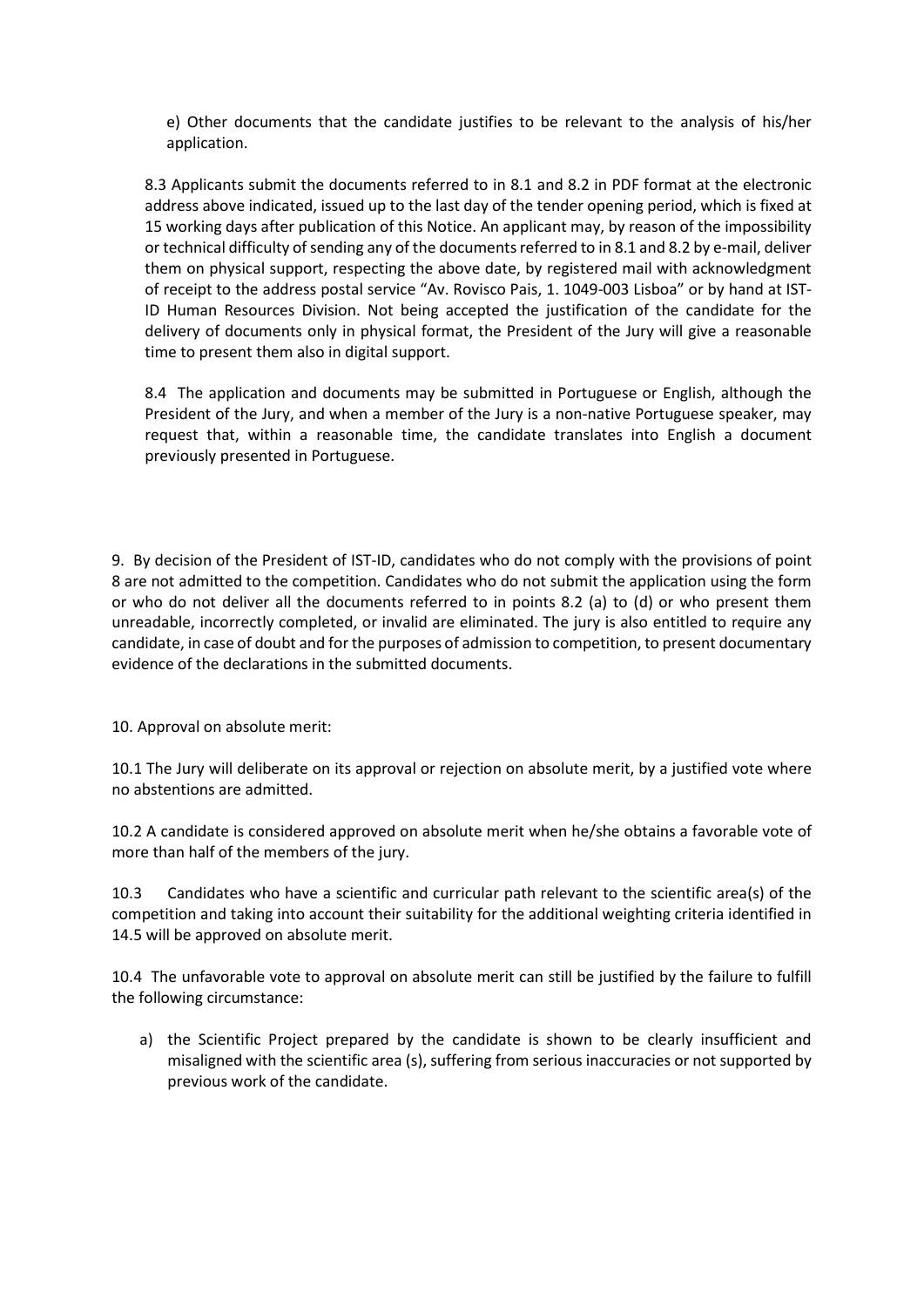11. According to article 5 of RJEC, the selection is made through the evaluation of the scientific and curricular path of the candidates.

- 12. The evaluation of the scientific and curricular path focuses on relevance, quality and timeliness:
	- a) of the scientific, technological, academic, cultural or artistic production during the last five years and considered more relevant by the candidate;
	- b) of the applied or practice-based research activities developed over the last five years and considered as having the greatest impact by the candidate;
	- c) of the activities of extension and dissemination of knowledge developed during the last five years, in particular in the context of promoting the culture and scientific practices considered by the candidate to be of greater relevance;
	- d) of the activities of science, technology and innovation programs management or of the experience in observing and monitoring the scientific and technological system or higher education, in Portugal or abroad.

13. The period of five years referred to in the preceding paragraph may be increased by the jury, at the request of the candidate, when justified on grounds of suspension of scientific activity for socially protected reasons, namely for reasons of parental leave, prolonged serious illness, and other situations of unavailability for work legally protected.

14. The assessment criteria are set out in this entry, with the option mentioned in point 14.5, with particular emphasis on the curriculum vitae and the contributions considered to be of higher relevance by the candidate in the last 5 years:

14.1. Quality of the scientific, technological, cultural or artistic production, considered more relevant by the candidate, and relevant to the project to be developed, which was given a weighting factor of 75% considering:

(i) Scientific publications: a parameter which takes into account books, chapters of books, articles in scientific journals and international conference proceedings of which the applicant was the author or co-author, considering:

- its nature;
- its impact;
- the scientific / technological level and innovation;
- diversity and multidisciplinarity;
- international collaboration;
- the importance of contributions to the advancement of the current state of knowledge;

• the importance of the works that have been selected by the candidate as most representative, in particular as regards their contribution to the development and evolution of the scientific area for which the competition is open.

ii) Coordination and participation in scientific projects: a parameter that takes into account the participation and coordination of scientific projects by the candidate, subject to competitive bidding, considering:

- the territorial scope and its size;
- the technological level and the importance of the contributions;
- innovation and diversity.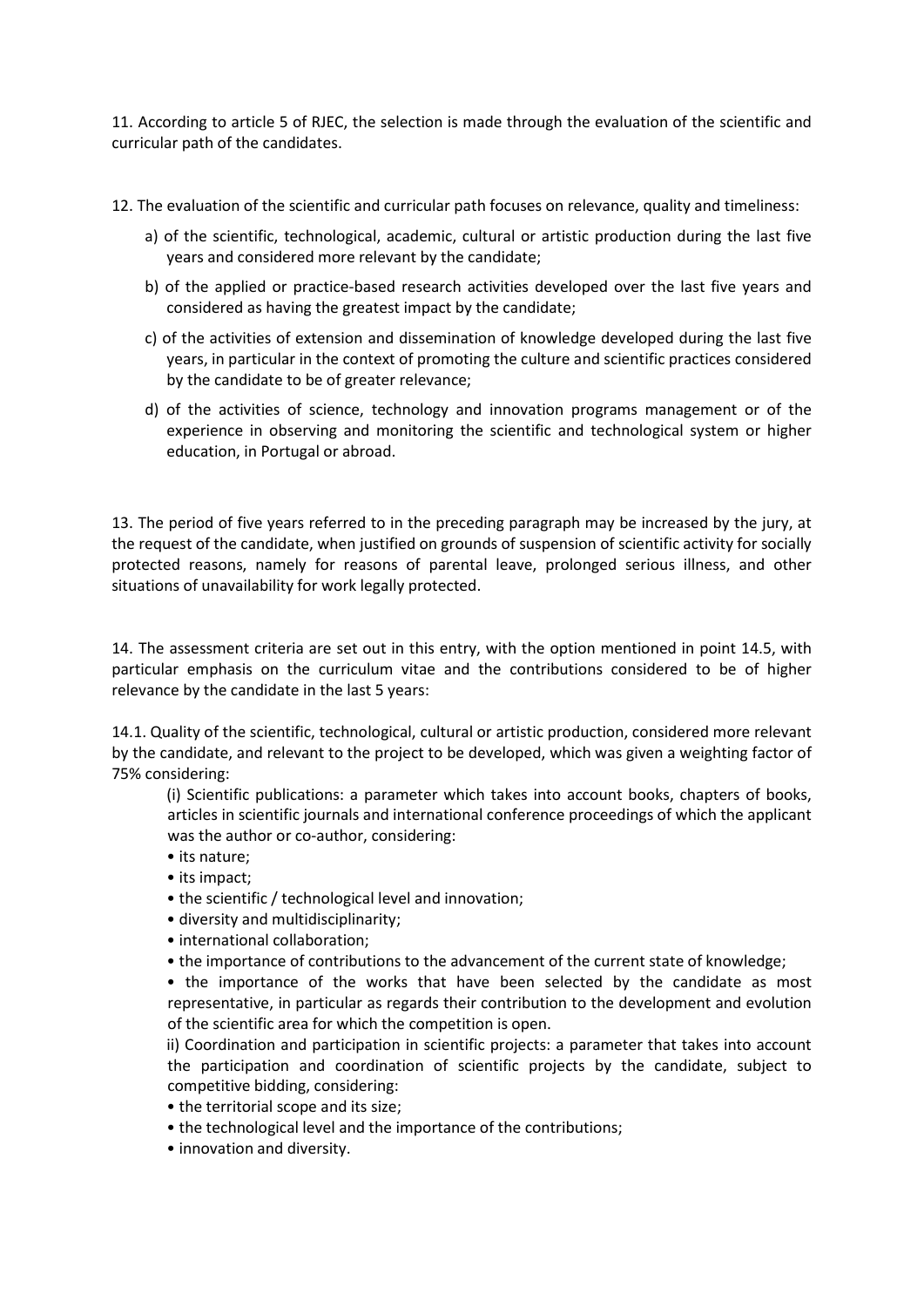14.2. Activities of applied or practice-based research, considered to be of greatest impact by the candidate, and relevant to the project to be developed, which was given a weighting factor of 10% considering:

i) Provision of services and integrated consultancy in the institutional mission: a parameter that takes into account participation in activities involving the business community and the public sector, taking into account the type of participation, size, diversity, technological intensity and innovation.

14.3. Activities of extension and dissemination of knowledge, particularly in the context of the promotion of culture and scientific practices, considered of greater relevance by the candidate, and relevant to the project to be developed, which was given a weighting factor of 00% considering:

 i) Services to the scientific community and to society: a parameter that takes into account the participation and coordination of scientific and technological dissemination initiatives and taking into account the nature and results achieved by them when carried out towards:

• the scientific community, including the organization of conferences and conferences;

- the media;
- companies and the public sector.

14.4. Contribution to activities related to the management of science, technology and innovation programs, or experience in the observation and monitoring of the scientific and technological system or higher education, in Portugal or abroad, and relevant to the project to be developed, with a weighting factor of 5% considering:

 i) Other positions: parameter that takes into account the exercise of positions in national and international scientific organizations.

14.5. In weighing the evaluation criteria listed in paragraphs 14.1 to 14.4, each jury member may consider the following additional parameters under the following conditions:

14.5.1. a relevance and quality of the scientific project proposed in/for the mathematical modelling of flows of sediment-fluid mixtures ;

15. The jury may decide to select up to 2 candidates who will be called to hold a session presenting the results of their investigation, following which the jury members should stimulate an open debate on its content and innovative character. This presentation session does not constitute a selection method and is not classified, aiming merely to obtain explanations or clarifications of elements contained in the candidates' curricula.

16. The Jury, when it deems it necessary, may request the candidate to present additional documents proving the candidate's statements, which are relevant to the analysis and classification of his/her application.

## 17. Classification of candidates

17.1. Each member of the jury assigned a classification to each of the candidates in each evaluation criterion, on a scale of 0 to 100 points, ranking the candidates according to their classification